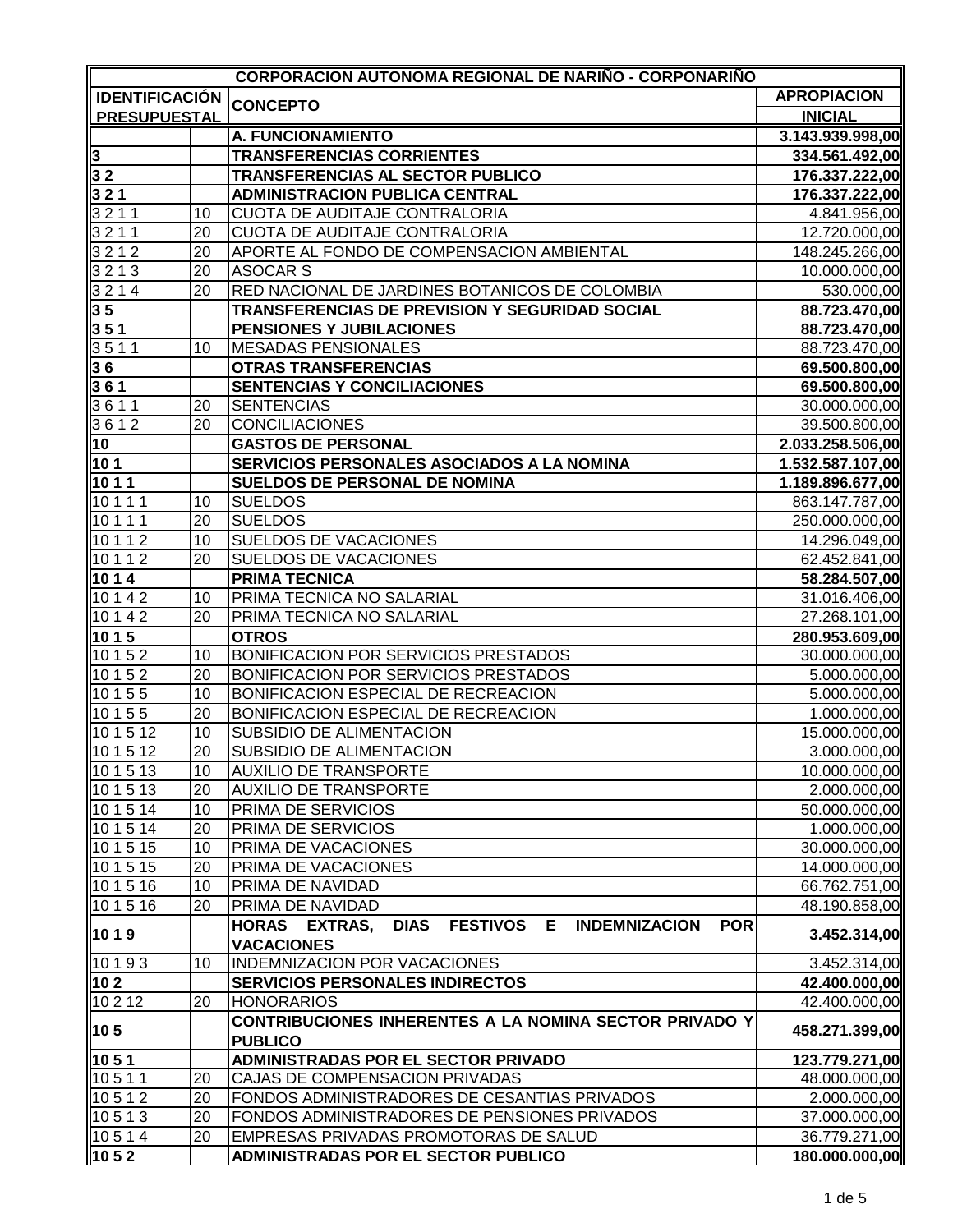| <b>CORPORACION AUTONOMA REGIONAL DE NARIÑO - CORPONARIÑO</b> |    |                                                                                                |                    |
|--------------------------------------------------------------|----|------------------------------------------------------------------------------------------------|--------------------|
| <b>IDENTIFICACIÓN</b>                                        |    | <b>CONCEPTO</b>                                                                                | <b>APROPIACION</b> |
| <b>PRESUPUESTAL</b>                                          |    |                                                                                                | <b>INICIAL</b>     |
| 10522                                                        | 10 | FONDO NACIONAL DEL AHORRO                                                                      | 85.000.000,00      |
| 10522                                                        | 20 | FONDO NACIONAL DEL AHORRO                                                                      | 1.000.000,00       |
| 10523                                                        | 10 | FONDOS ADMINISTRADORES DE PENSIONES PUBLICOS                                                   | 45.000.000,00      |
| 10523                                                        | 20 | FONDOS ADMINISTRADORES DE PENSIONES PUBLICOS                                                   | 1.000.000,00       |
| 10526                                                        | 10 | EMPRESAS PUBLICAS PROMOTORAS DE SALUD                                                          | 40.000.000,00      |
| 10526                                                        | 20 | EMPRESAS PUBLICAS PROMOTORAS DE SALUD                                                          | 1.000.000,00       |
| 10527                                                        | 10 | ADMINISTRADORAS PUBLICAS DE APORTES PARA ACCIDENTES DE<br>TRABAJO Y ENFERMEDADES PROFESIONALES | 6.000.000,00       |
| 10527                                                        | 20 | ADMINISTRADORAS PUBLICAS DE APORTES PARA ACCIDENTES DE<br>TRABAJO Y ENFERMEDADES PROFESIONALES | 1.000.000,00       |
| 1056                                                         | 10 | APORTES AL I.C.B.F.                                                                            | 76.246.064,00      |
| 1056                                                         | 20 | APORTES AL I.C.B.F.                                                                            | 1.000.000,00       |
| 1057                                                         | 10 | APORTES AL SENA                                                                                | 76.246.064,00      |
| 1057                                                         | 20 | <b>APORTES AL SENA</b>                                                                         | 1.000.000,00       |
| 20                                                           |    | <b>GASTOS GENERALES</b>                                                                        | 776.120.000,00     |
| 20 3                                                         |    | <b>IMPUESTOS Y MULTAS</b>                                                                      | 26.500.000,00      |
| 20 3 50                                                      |    | <b>IMPUESTOS Y CONTRIBUCIONES</b>                                                              | 26.500.000,00      |
| 20 3 50 2                                                    | 20 | <b>IMPUESTO DE VEHICULOS</b>                                                                   | 3.000.000,00       |
| 20 3 50 3                                                    | 20 | <b>IMPUESTO PREDIAL</b>                                                                        | 18.000.000,00      |
| 20 3 50 90                                                   | 20 | <b>OTROS IMPUESTOS</b>                                                                         | 5.500.000,00       |
| 204                                                          |    | <b>ADQUISICION DE BIENES Y SERVICIOS</b>                                                       | 749.620.000,00     |
| $\sqrt{2044}$                                                |    | <b>MATERIALES Y SUMINISTROS</b>                                                                | 24.420.000,00      |
| 20441                                                        | 20 | <b>COMBUSTIBLES Y LUBRICANTES</b>                                                              | 5.000.000,00       |
| $\sqrt{2044}$ 2                                              | 20 | <b>DOTACIONES</b>                                                                              | 5.000.000,00       |
| 204413                                                       | 20 | MEDICAMENTOS Y PRODUCTOS FARMACEUTICOS                                                         | 1.000.000,00       |
| 204415                                                       | 20 | PAPELERIA, UTILES DE ESCRITORIO Y OFICINA                                                      | 7.920.000,00       |
| 204420                                                       | 20 | <b>REPUESTOS</b>                                                                               | 5.500.000,00       |
| 2045                                                         |    | <b>MANTENIMIENTO</b>                                                                           | 617.105.000,00     |
| 20451                                                        | 20 | MANTENIMIENTO DE BIENES INMUEBLES                                                              | 4.000.000,00       |
| 20452                                                        | 20 | MANTENIMIENTO DE BIENES MUEBLES, EQUIPOS Y ENSERES                                             | 4.000.000,00       |
| 20455                                                        | 20 | MANTENIMIENTO EQUIPO DE COMUNICACION Y COMPUTACION                                             | 40.000.000,00      |
|                                                              | 20 | MANTENIMIENTO EQUIPO DE NAVEGACION Y TRANSPORTE                                                | 4.000.000,00       |
| 20456<br>20458                                               | 20 | SERVICIO DE ASEO                                                                               | 59.200.000,00      |
| 20459                                                        | 20 | SERVICIO DE CAFETERIA Y RESTAURANTE                                                            | 4.000.000,00       |
| 204510                                                       | 20 | SERVICIO DE SEGURIDAD Y VIGILANCIA                                                             | 499.905.000,00     |
|                                                              |    | ADMINISTRACION OPERACION Y MANTENIMIENTO DE PLANTAS                                            |                    |
| 204511                                                       | 20 | <b>ELECTRICAS</b>                                                                              | 2.000.000,00       |
| 2046                                                         |    | <b>COMUNICACIONES Y TRANSPORTES</b>                                                            | 12.000.000,00      |
| $\overline{20462}$                                           | 20 | <b>CORREOS</b>                                                                                 | 12.000.000,00      |
| $\sqrt{2047}$                                                |    | <b>IMPRESOS Y PUBLICACIONES</b>                                                                | 5.000.000,00       |
| 20473                                                        | 20 | EDICION DE LIBROS, REVISTAS,<br><b>ESCRITOS</b><br>Y<br><b>TRABAJOS</b><br><b>TIPOGRAFICOS</b> | 3.000.000,00       |
| $\sqrt{20}$ 4 7 4                                            | 20 | PUBLICIDAD Y PROPAGANDA                                                                        | 2.000.000,00       |
| $\sqrt{2048}$                                                |    | <b>SERVICIOS PUBLICOS</b>                                                                      | 34.000.000,00      |
| $\overline{20}$ 4 8 1                                        | 20 | ACUEDUCTO, ALCANTARILLADO Y ASEO                                                               | 2.000.000,00       |
| 20482                                                        | 20 | <b>ENERGIA</b>                                                                                 | 15.000.000,00      |
| 20485                                                        | 20 | TELEFONIA MOVIL CELULAR                                                                        | 2.000.000,00       |
| 20486                                                        | 20 | TELEFONO, FAX Y OTROS                                                                          | 15.000.000,00      |
| 2049                                                         |    | <b>SEGUROS</b>                                                                                 | 34.895.000,00      |
| 20494                                                        | 20 | <b>SEGURO DE INCENDIOS</b>                                                                     | 8.000.000,00       |
| 20497                                                        | 20 | <b>SEGURO EQUIPOS ELECTRICOS</b>                                                               | 5.000.000,00       |
| 20498                                                        | 20 | <b>SEGUROS RESPONSABILIDAD CIVIL</b>                                                           | 5.000.000,00       |
| 20499                                                        | 20 | <b>SEGURO SUSTRACCION Y HURTO</b>                                                              | 5.000.000,00       |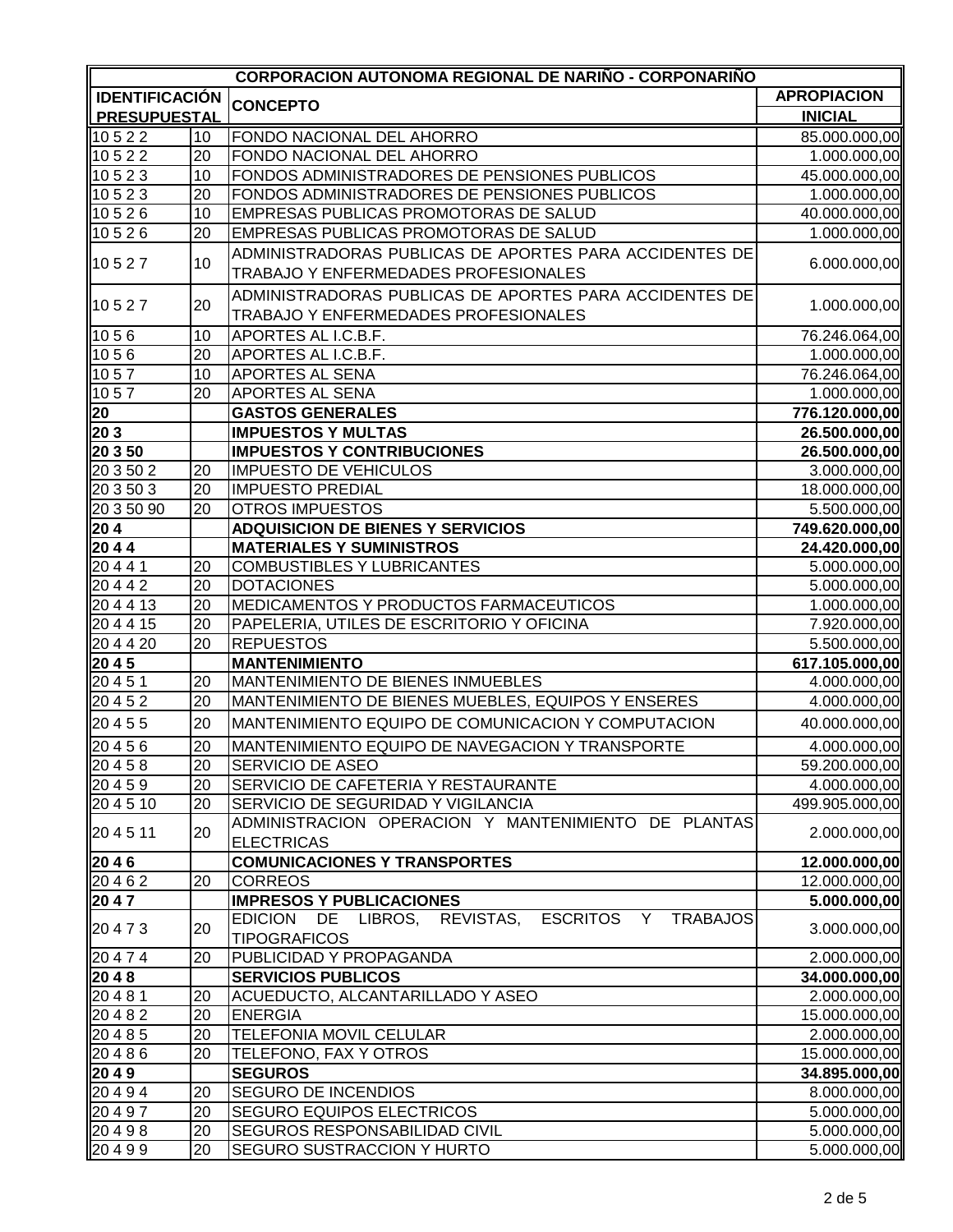|                       |    | <b>CORPORACION AUTONOMA REGIONAL DE NARIÑO - CORPONARIÑO</b>                                              |                    |
|-----------------------|----|-----------------------------------------------------------------------------------------------------------|--------------------|
| <b>IDENTIFICACIÓN</b> |    | <b>CONCEPTO</b>                                                                                           | <b>APROPIACION</b> |
| <b>PRESUPUESTAL</b>   |    |                                                                                                           | <b>INICIAL</b>     |
| 204911                | 20 | <b>SEGUROS GENERALES</b>                                                                                  | 7.895.000,00       |
| 204913                | 20 | OTROS SEGUROS                                                                                             | 4.000.000,00       |
| 20410                 |    | <b>ARRENDAMIENTOS</b>                                                                                     | 12.200.000,00      |
| 204102                | 20 | ARRENDAMIENTO BIENES INMUEBLES                                                                            | 12.200.000,00      |
| 20 4 11               |    | <b>VIATICOS Y GASTOS DE VIAJE</b>                                                                         | 10.000.000,00      |
| 204112                | 20 | VIATICOS Y GASTOS DE VIAJE AL INTERIOR                                                                    | 10.000.000,00      |
|                       |    | <b>C. INVERSION</b>                                                                                       | 8.041.189.375,00   |
| $111$                 |    | CONSTRUCCION DE INFRAESTRUCTURA PROPIA DEL SECTOR                                                         | 1.355.140.873,00   |
| 111 901               |    | <b>CONSERVACION</b>                                                                                       | 218.857.103,00     |
|                       |    | E<br><b>INICIO</b><br>DE LA<br><b>ESTRUCTURACION</b><br><b>PRIMERA</b><br><b>FASE</b><br><b>DE</b>        |                    |
| 111 901 1             |    | <b>IMPLEMENTACION DEL SIAP DE NARIÑO</b>                                                                  | 66.000.000,00      |
| 111 901 1 1           | 20 | IMPLEMENTACION DEL SIAP DE NARIÑO (FASE I)                                                                | 30.000.000,00      |
| 111 901 1 2           | 20 | FORTALECIMIENTO DEL JARDIN BOTANICO DE NARIÑO                                                             | 36.000.000,00      |
|                       |    | <b>IMPLEMENTACION</b><br>DE ACCIONES<br><b>DEL</b><br>DE<br><b>CONSERVACION</b>                           |                    |
| 111 901 2             | 20 | RECURSO FLORA Y FAUNA SILVESTRES                                                                          | 34.000.000,00      |
|                       |    | CONSERVACION<br><b>IMPLEMENTACION</b><br>DE<br><b>ACCIONES</b><br>DE<br><b>DEL</b>                        |                    |
| 111 901 2             | 21 | RECURSO FLORA Y FAUNA SILVESTRES                                                                          | 118.857.103,00     |
| 111 902               |    | <b>MANEJO</b>                                                                                             |                    |
|                       |    |                                                                                                           | 632.283.770,00     |
| 111 902 1             | 20 | FORMULACION DEL PLAN DE MANEJO DE ECOSISTEMAS DE<br>MANGLAR PARA EL DEPARTAMENTO DE NARIÑO (SEGUNDA FASE) | 130.000.000,00     |
|                       |    |                                                                                                           |                    |
| 111 902 1             | 21 | FORMULACION DEL PLAN DE MANEJO DE ECOSISTEMAS DE                                                          | 30.000.000,00      |
|                       |    | MANGLAR PARA EL DEPARTAMENTO DE NARIÑO (SEGUNDA FASE)                                                     |                    |
|                       |    | ESTABLECIMIENTO Y OPERACION DEL SISTEMA DE INFORMACION                                                    |                    |
| 111 902 2             | 20 | GEOGRAFICO REGIONAL Y DEL SISTEMA DE INDICADORES DE                                                       | 68.000.000,00      |
|                       |    | <b>SOSTENIBILIDAD</b>                                                                                     |                    |
|                       |    | ESTABLECIMIENTO Y MANEJO DE COBERTURAS FORESTALES                                                         |                    |
| 111 902 3             | 20 | <b>PROTECTORAS</b><br>DE<br><b>MICROCUENCAS</b><br><b>PRIORITARIAS</b>                                    | 255.406.930,00     |
|                       |    | ABASTECEDORAS DE ACUEDUCTOS                                                                               |                    |
|                       |    | ESTABLECIMIENTO Y MANEJO DE COBERTURAS FORESTALES                                                         |                    |
| 111 902 3             | 21 | <b>PROTECTORAS</b><br>DE<br><b>PRIORITARIAS</b><br><b>MICROCUENCAS</b>                                    | 98.876.840,00      |
|                       |    | ABASTECEDORAS DE ACUEDUCTOS                                                                               |                    |
|                       |    | FOMENTO AL APROVECHAMIENTO SOSTENIBLE DE BIENES Y                                                         |                    |
| 111 902 4             | 20 | SERVICIOS DERIVADOS DE LA BIODIVERSIDAD BAJO EL ENFOQUE                                                   | 50.000.000,00      |
|                       |    | DE CADENA DE VALOR                                                                                        |                    |
| 111 903               |    | <b>MITIGACION</b>                                                                                         | 504.000.000,00     |
|                       |    | IMPLEMENTACION DE ACCIONES DE<br>DESCONTAMINACION<br>Y                                                    |                    |
| 111 903 1             | 20 | MONITOREO EN CUENCAS                                                                                      | 504.000.000,00     |
|                       |    | MEJORAMIENTO Y MANTENIMIENTO<br>DE<br><b>INFRAESTRUCTURA</b>                                              |                    |
| 113                   |    | <b>PROPIA DEL SECTOR</b>                                                                                  | 4.364.801.493,00   |
| 113 900               |    | <b>INTERSUBSECTORIAL MEDIO AMBIENTE</b>                                                                   | 1.465.337.692,00   |
| 113 900 1             |    | PLANIFICACION AMBIENTAL TERRITORIAL Y GESTION DEL RIESGO                                                  | 1.465.337.692,00   |
|                       |    | APOYO A LOS PROCESOS DE FORMULACION Y SEGUIMIENTO DE                                                      |                    |
| 113 900 11            | 20 | PLANES DE ORDENAMIENTO TERRITORIAL MUNICIPAL (POT) EN LA                                                  | 60.000.000,00      |
|                       |    | INCORPORACION DE LA DIMENSION AMBIENTAL Y EL RIESGO                                                       |                    |
|                       |    | APOYO A LOS PROCESOS DE FORMULACION Y SEGUIMIENTO DE                                                      |                    |
| 113 900 11            | 21 | PLANES DE ORDENAMIENTO TERRITORIAL MUNICIPAL (POT) EN LA                                                  | 225.000.000,00     |
|                       |    | INCORPORACION DE LA DIMENSION AMBIENTAL Y EL RIESGO                                                       |                    |
|                       |    | APOYO A LA FORMULACION A LOS PLANES DE VIDA DE PUEBLOS                                                    |                    |
| 113 900 12            | 20 | <b>INDIGENAS Y CAMPESINOS</b>                                                                             | 20.000.000,00      |
|                       |    |                                                                                                           |                    |
| 113 900 13            | 20 | APOYO A LA FORMULACION DE LOS PLANES DE MANEJO                                                            | 40.000.000,00      |
|                       |    | AMBIENTAL INTEGRAL PARTICIPATIVOS DE COMUNIDADES NEGRAS                                                   |                    |
|                       |    |                                                                                                           |                    |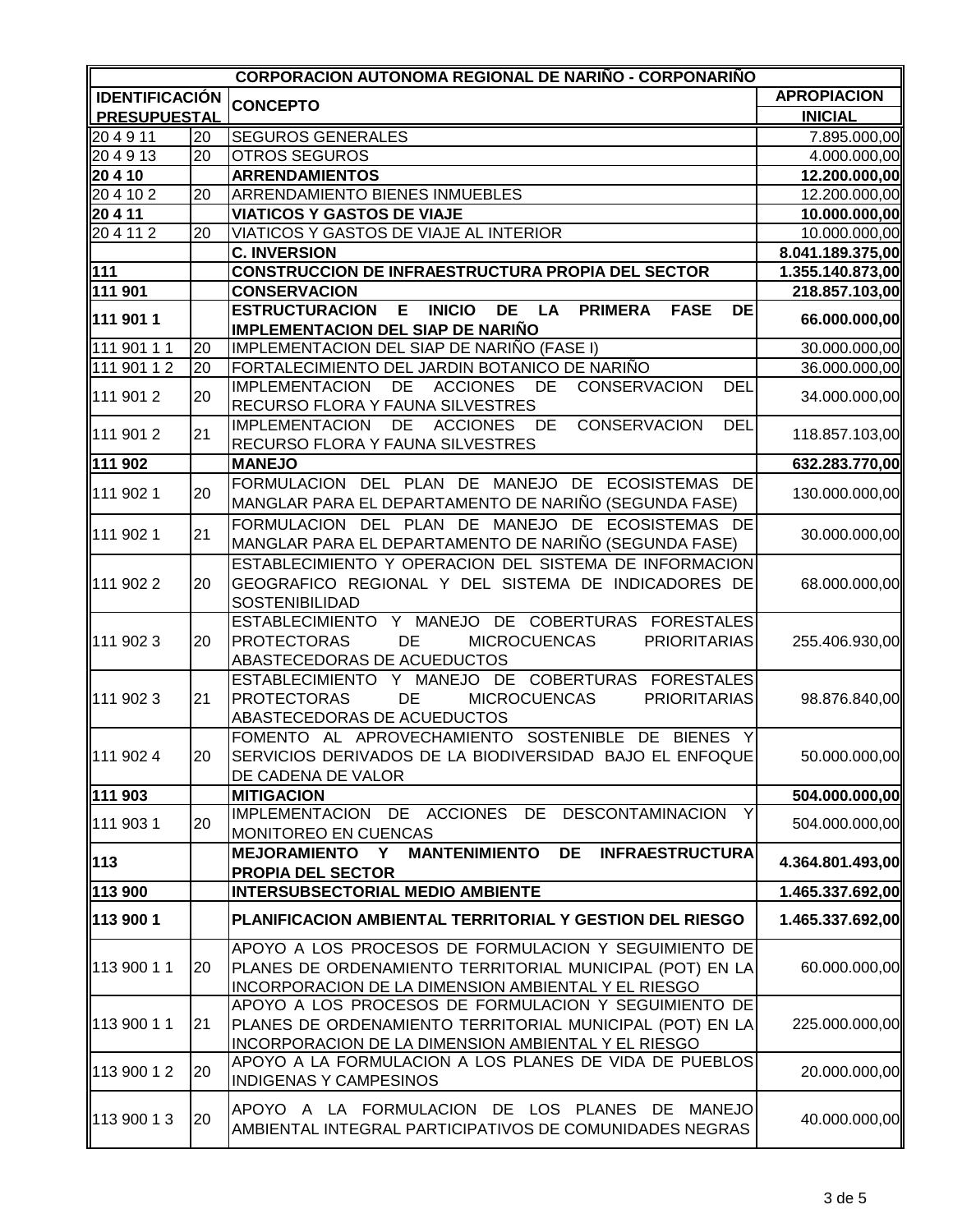| <b>CORPORACION AUTONOMA REGIONAL DE NARIÑO - CORPONARIÑO</b> |    |                                                                                                                                                                 |                    |
|--------------------------------------------------------------|----|-----------------------------------------------------------------------------------------------------------------------------------------------------------------|--------------------|
| <b>IDENTIFICACIÓN</b>                                        |    | <b>CONCEPTO</b>                                                                                                                                                 | <b>APROPIACION</b> |
| <b>PRESUPUESTAL</b>                                          |    |                                                                                                                                                                 | <b>INICIAL</b>     |
| 113 900 13                                                   | 21 | APOYO A LA FORMULACION DE LOS PLANES DE MANEJO<br>AMBIENTAL INTEGRAL PARTICIPATIVOS DE COMUNIDADES NEGRAS                                                       | 1.046.577.692,00   |
| 113 900 14                                                   | 20 | APOYO A LA EJECUCION DE ACCIONES DE ORDENACION Y MANEJO<br>DE ZONAS DESERTICAS                                                                                  | 23.360.000,00      |
| 113 900 15                                                   | 20 | <b>FORMULACION</b><br><b>DE</b><br><b>ACOMPAÑAMIENTO</b><br>LA<br><b>PLANES</b><br>DE<br>$\overline{A}$<br>PREVENCION DE DESASTRES E INCENDIOS FORESTALES       | 16.800.000,00      |
| 113 900 16                                                   | 20 | <b>DEL</b><br><b>RIESGOS</b><br><b>GESTION</b><br>DE<br>EN<br><b>AREAS</b><br><b>PRIORITARIAS</b><br>DEPARTAMENTO DE NARIÑO                                     | 33.600.000,00      |
| 113 902                                                      |    | <b>MANEJO</b>                                                                                                                                                   | 2.246.034.362,00   |
| 113 902 1                                                    |    | ORDENACION Y MANEJO DE CUENCAS HIDROGRAFICAS PARA LA<br><b>CONSERVACION DEL RECURSO HIDRICO</b>                                                                 | 1.223.805.092,00   |
| 113 902 1 1                                                  | 20 | ZONIFICACION Y ORDENAMIENTO DE CUENCAS                                                                                                                          | 70.000.000,00      |
| 113 902 11                                                   | 21 | ZONIFICACION Y ORDENAMIENTO DE CUENCAS                                                                                                                          | 263.112.921,00     |
| 113 902 1 2                                                  | 20 | EJECUCION DE ACCIONES PRIORIZADAS PARA EL ORDENAMIENTO<br>Y MANEJO CUENCAS                                                                                      | 80.826.132,00      |
| 113 902 1 2                                                  | 21 | EJECUCION DE ACCIONES PRIORIZADAS PARA EL ORDENAMIENTO<br>Y MANEJO CUENCAS                                                                                      | 100.776.839,00     |
| 113 902 13                                                   | 20 | FORMULACION DE PLANES DE ORDENACION DEL RECURSO<br>HIDRICO DE MICROCUENCAS ABASTECEDORAS DE ACUEDUCTOS<br>DE CUENCAS PRIORIZADAS                                | 587.089.200,00     |
| 113 902 14                                                   | 20 | DE<br>MANEJO AMBIENTAL<br>FORMULACION DE PLANES<br><b>PARA</b><br><b>ECOSISTEMAS DE PARAMO</b>                                                                  | 40.000.000,00      |
| 113 902 1 5                                                  | 20 | FORMULACION E IMPLEMENTACION DE PLANES DE MANEJO DE<br><b>ECOSISTEMAS DE HUMEDAL</b>                                                                            | 50.000.000,00      |
| 113 902 1 5                                                  | 21 | FORMULACION E IMPLEMENTACION DE PLANES DE MANEJO DE<br><b>ECOSISTEMAS DE HUMEDAL</b>                                                                            | 12.000.000,00      |
| 113 902 16                                                   | 20 | IDENTIFICACION DE ALTERNATIVAS DE AGUAS SUBTERRANEAS<br>PARA LOS MUNICIPIOS DE ALTA VULNERABILIDAD HIDRICA                                                      | 20.000.000,00      |
| 113 902 2                                                    | 20 | ACOMPAÑAMIENTO A LA ESTRATEGIA NACIONAL DE FAMILIAS<br><b>GUARDABOSQUES</b>                                                                                     | 430.000.000,00     |
| 113 902 3                                                    | 20 | CONTROL Y SEGUIMIENTO A LA CALIDAD DEL RECURSO HIDRICO                                                                                                          | 407.955.902,00     |
| 113 902 4                                                    |    | SEGUIMIENTO A INSTRUMENTOS DE CONTROL Y ECONOMICOS<br>PARA EL USO DEL RECURSO HIDRICO (TASA DE USO), EN<br><b>MICROCUENCAS ABASTECEDORAS DE ACUEDUCTOS</b>      | 184.273.368,00     |
| 113 902 41                                                   | 20 | IMPLEMENTACION DE OBRAS DE CAPTACION, DISTRIBUCION Y<br><b>REGULACION DE CAUDALES</b>                                                                           | 40.373.368,00      |
| 113 902 4 2                                                  | 20 | IMPLEMENTACION DEL PROGRAMA DE TASA DE USO DEL AGUA Y<br>SEGUIMIENTO A USUARIOS DE CONCESIONES Y SEGUIMIENTO A<br>LOS PLANES DE USO EFICIENTE Y AHORRO DEL AGUA | 143.900.000,00     |
| 113 903                                                      |    | <b>MITIGACION</b>                                                                                                                                               | 653.429.439,00     |
| 113 903 1                                                    | 21 | ACCIONES DE DESCONTAMINACION DE LA ENSENADA DE TUMACO<br>(ECOPETROL)                                                                                            | 195.000.000,00     |
| 113 903 2                                                    | 20 | FOMENTO DE TECNOLOGIAS LIMPIAS EN LA MINERIA DEL ORO EN<br>LOS MUNICIPIOS MINEROS DEL DEPARTAMENTO DE NARIÑO                                                    | 61.844.869,00      |
| 113 903 2                                                    | 21 | FOMENTO DE TECNOLOGIAS LIMPIAS EN LA MINERIA DEL ORO EN<br>LOS MUNICIPIOS MINEROS DEL DEPARTAMENTO DE NARIÑO                                                    | 1.171.131,00       |
| 113 903 3                                                    | 20 | ACOMPAÑAMIENTO A PROYECTOS Y MODELOS DE PRODUCCION<br>MAS LIMPIA Y DESARROLLO SOSTENIBLE EN LOS SECTORES<br>PRODUCTIVOS DEL DEPARTAMENTO DE NARIÑO              | 120.202.000,00     |
| 113 903 4                                                    | 20 | GESTION INTEGRAL DE RESIDUOS SOLIDOS EN EL DEPARTAMENTO<br>DE NARIÑO                                                                                            | 275.211.439,00     |